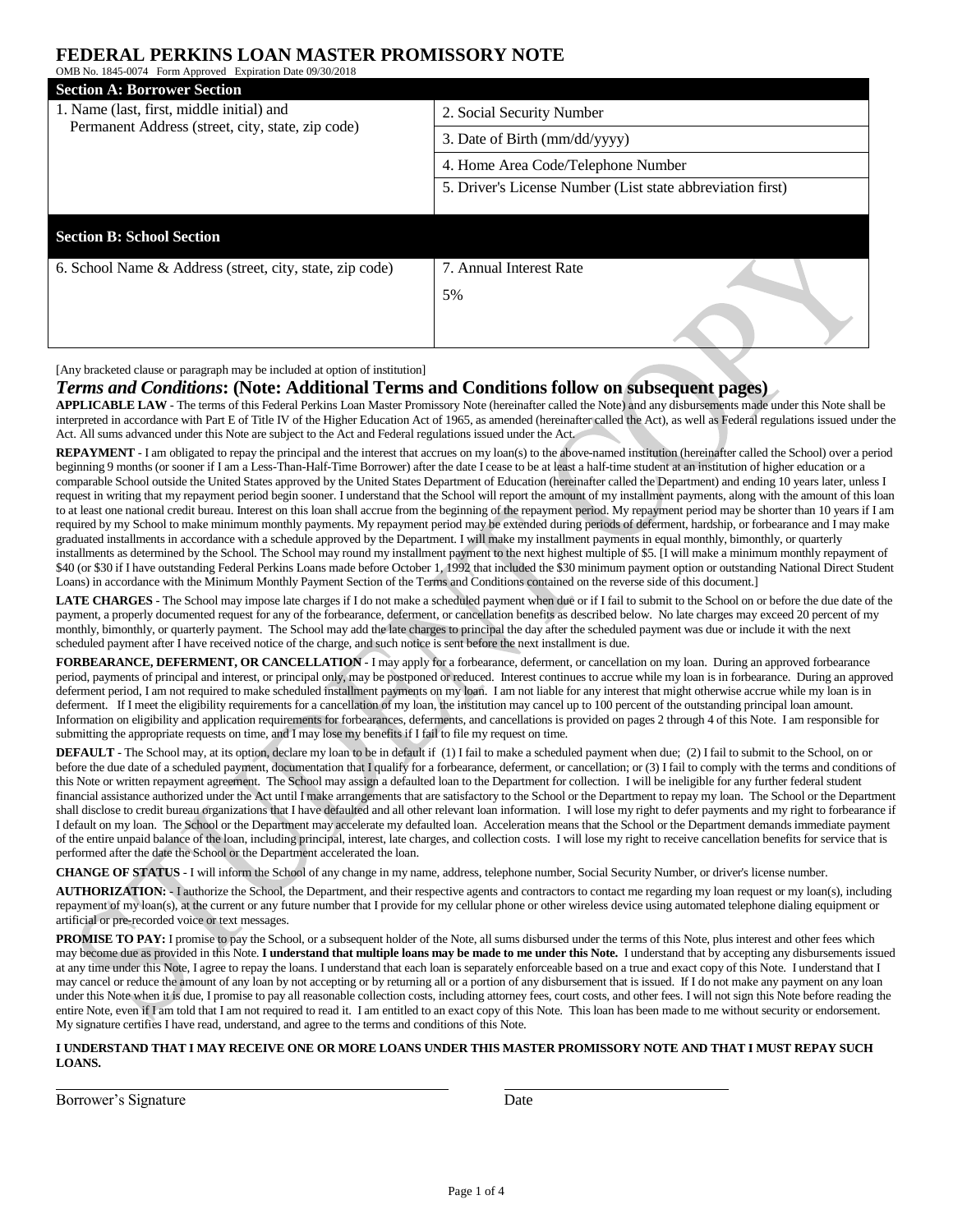# **Terms and Conditions** (cont.)

**DISCLOSURE OF LOAN TERMS** - I understand that under this Note, the principal amount that I owe, and am required to repay, will be the sum of all disbursements issued unless I reduce or cancel any disbursements. The School will determine whether to make any loan under this Note after my loan eligibility is determined. At or before the time of first disbursement for each loan, a disclosure statement will be provided to me identifying the amount of the loan and any additional terms of the loan. I may decline a loan or request a lower amount by contacting the School. Any disclosure statement I receive in connection with any loan under this Note is hereby incorporated into this Note.

**LOAN REHABILITATION** - If I default on my Federal Perkins Loan, and that loan has not been reduced to a judgment as a result of litigation against me, I may rehabilitate my defaulted loan by requesting the rehabilitation and by making a voluntary, on-time, monthly payment, as determined by the School, each month for nine consecutive months. If I successfully rehabilitate my defaulted Federal Perkins Loan, I will again be subject to the terms and conditions and qualify for any remaining benefits and privileges of this Note and the default will be removed from my credit history. **I understand that I may rehabilitate a defaulted Federal Perkins Loan only once**. After my loan is rehabilitated, collection costs on the loan may not exceed 24 percent of the unpaid principal and accrued interest as of the date following the application of the ninth consecutive payment. If I default on my rehabilitated loan, the cap on collection costs is removed.

**ASSIGNMENT** - A loan made under this Note may be assigned by the School only to the United States, as represented by the United States Department of Education. Upon assignment, the provisions of this Note that relate to the School will, where appropriate, relate to the Department.

**HARDSHIP REPAYMENT OPTIONS** - Upon my written request, the School may extend my repayment period (1) for up to an additional 10 years if I qualify as a low-income individual during the repayment period; or (2) for the period necessary beyond my 10 year repayment period if, in the School's opinion, prolonged illness or unemployment prevent me from making the scheduled repayments. Interest will continue to accrue during any extension of a repayment period.

If I am required by the School to make a minimum monthly payment on my loan, the School may also permit me to pay less than the minimum monthly payment amount for a period of not more than one year at a time if I experience a period of prolonged illness or unemployment. However, such action may not extend the repayment period beyond 10 years.

**GRACE PERIODS** - Unless I am a Less-Than-Half-Time Borrower, I will receive an initial nine-month grace period before the first payment of my Federal Perkins Loan must be made. After the close of an authorized deferment period, I will receive a post-deferment grace period of 6 months before my payments resume. Interest does not accrue during the initial grace period or during the post-deferment grace period. The nine-month initial grace period for Federal Perkins Loans does not include any period up to three years during which I am called or ordered to active duty for more than 30 days from a reserve component of the Armed Forces of the United States, including the period necessary for me to resume enrollment at the next available enrollment period. I must notify the school that made my loan of the beginning and ending dates of my service, and the date I resume enrollment. If I am in my initial grace period when called or ordered to active duty, I am entitled to a new nine-month initial grace period upon completion of the excluded period.

If I am a Less-Than-Half-Time Borrower with outstanding Federal Perkins Loans, my repayment period begins when the next scheduled installment of my outstanding loan is due. If I am a Less-Than-Half-Time Borrower with no other outstanding Federal Perkins Loans, my repayment begins the earlier of: 9 months from the date my loan was made, or 9 months from the date I became a less-than-half-time student, even if I received the loan after I became a less-than-half-time student.

**PREPAYMENT** - I may prepay all or any part of my unpaid loan balance, plus any accrued interest, at any time without penalty. Amounts I repay in the academic year in which the loan was made and before the initial grace period has ended will be used to reduce the amount of the loan and will not be considered a prepayment. If I repay amounts during the academic year in which the loan was made and the initial grace period has ended, only those amounts in excess of the amount due for any repayment period shall

be considered a prepayment. If, in an academic year other than the academic year in which the loan was made, I repay more than the amount due for an installment, the excess funds will be used to repay principal unless I designate it as an advance payment of the next regular installment.

**MINIMUM MONTHLY PAYMENT** - If required by the School, I will make a minimum monthly payment in the amount of \$40 (or \$30 if I have outstanding Federal Perkins Loans made before October 1, 1992 that included the \$30 minimum payment option or outstanding National Direct Student Loans) or its bimonthly or quarterly equivalent. If the total monthly payment amount on this loan and any outstanding Federal Perkins Loans I may have is less than the minimum monthly payment amount established by the School, the School may still require a minimum monthly payment amount. A minimum monthly payment amount will combine my obligation on this and all my outstanding Federal Perkins Loans, unless I have received loans with different grace periods and deferments. At my request and if I am eligible, the school may combine this minimum monthly payment amount with all my outstanding Federal Perkins Loans including those made at other schools. Under these circumstances the portions of the minimum monthly payment that will be applied to this loan will be the difference between the minimum monthly payment amount and the total amounts owed on a monthly basis on my other Federal Perkins Loans. If each school holding my outstanding Federal Perkins Loans exercises the minimum monthly payment amount option, the minimum monthly payment amount will be divided among the Schools in proportion to the loan amount advanced by each school if I request this treatment from each School.

**FORBEARANCE** - Upon making a properly documented written or oral request to the School, I am entitled to forbearance of principal and interest or principal only, renewable at intervals of up to 12 months for periods that collectively do not exceed three years, under the following conditions: If my monthly Title IV loan debt burden equals or exceeds 20 percent of my total monthly gross income; if the Department authorizes a period of forbearance due to a national military mobilization or other national emergency; or if the School determines that I qualify due to poor health or for other reasons, including service in AmeriCorps. Interest accrues during any period of forbearance.

**DEFERMENTS** - To apply for a deferment, I must request the deferment from the school. My request does not have to be in writing, but the School may require that I submit supporting documentation to prove my eligibility for a deferment. I may defer making scheduled installment payments and will not be liable for any interest that might otherwise accrue (1) during any period that I am enrolled and attending as a regular student in at least a halftime course of study at an eligible School (if the School obtains student enrollment information showing that I qualify for this deferment, the School may grant the deferment without my request providing the School notifies me and gives me the option to cancel the deferment); (2) during any period that I am enrolled and attending as a regular student in a graduate fellowship program approved by the Department; engaged in graduate or post-graduate fellowship-supported study outside the US; enrolled and attending a rehabilitation training program for disabled individuals approved by the Department; or engaged in public service that qualifies me to have part or all of my loan canceled; (3) for a period not to exceed three years during which I am seeking but unable to find full-time employment; (4) for a period not to exceed three years, for up to one year at a time, during which I am experiencing an economic hardship as determined by the School. I may qualify for an economic hardship deferment for my Federal Perkins Loan if I provide my school with documentation showing that I have been granted such a deferment under the William D. Ford Federal Direct Loan or Federal Family Education Loan program for the period of time for which I am requesting an economic hardship deferment for my Federal Perkins Loan. If I am serving as a volunteer in the Peace Corps, I am eligible for an economic hardship deferment for my full term of service. An economic hardship deferment based on service as a Peace Corps volunteer may not exceed the lesser of three years or my remaining period of economic hardship eligibility; (5) , during any period when I am serving on active duty during a war or other military operation or national emergency, or performing qualifying National Guard duty during a war or other military operation or national emergency (as these terms are defined in 34 CFR 674.34(h) of the Perkins Loan Program regulations) and, for an additional 180-day period following the demobilization date for my service; and (6) for at least a 30-day period, for up to 13 months following the conclusion of my active duty military service and initial grace period or until I return to enrolled student status, whichever is earlier, if I am a member of the National Guard or other reserve component of the Armed Forces of the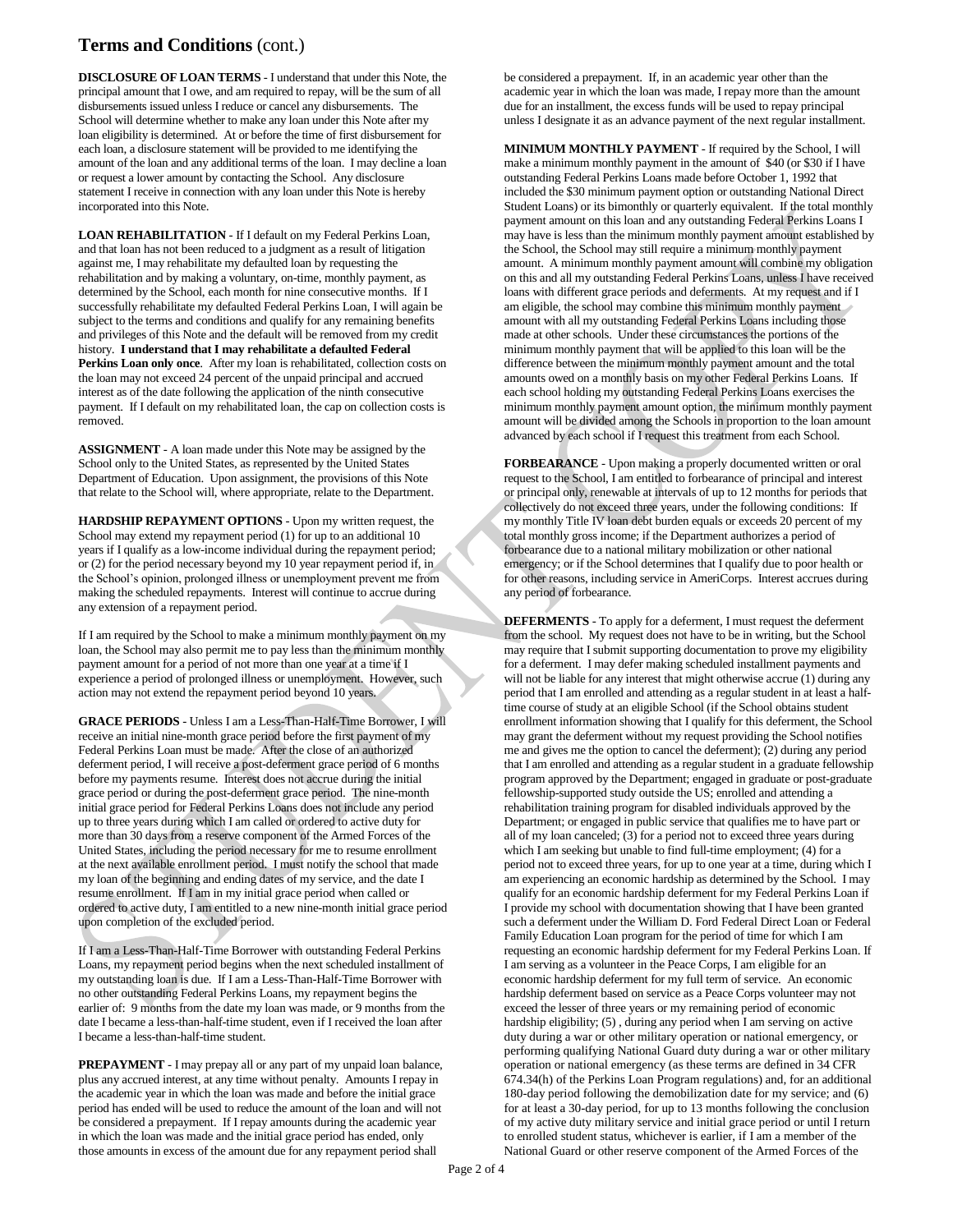# **Terms and Conditions** (cont.)

United States or a member of such forces in retired status (as these terms are defined in 34 CFR 674.34(i)(2)) and I was enrolled in a program of instruction at the time I was called to active duty, or within six months prior to the time I was called to active duty. Active duty does not include active duty for training or attendance at a service school or employment in a full-time, permanent position in the National Guard unless I am reassigned from that position to another form of active duty service.

I may continue to defer making scheduled installment payments and will not be liable for any interest that might otherwise accrue for a six-month period immediately following the expiration of any deferment period described in this section.

I am not eligible for a deferment while serving in a medical internship or residency program.

**CANCELLATIONS** - Upon making a properly documented written request to the School, I am entitled to have up to 100 percent of the original principal loan amount of this loan canceled if I perform qualifying service in the areas listed in paragraphs A through K below. Other cancellation percentages apply if I perform qualifying service in the areas listed in paragraphs L and M, as explained in those paragraphs. Qualifying service must be performed after the enrollment period covered by the loan.

A. Teaching • a full-time teacher in a public or other nonprofit elementary or secondary school or in a school or location operated by an educational service agency that has been designated by the Department in accordance with the provisions of section  $465(a)(2)$  of the Act as a school with a high concentration of students from low-income families. An official Directory of designated low-income schools and locations operated by educational service agencies is published annually by the Department.  $\bullet$  a full-time special education teacher in a public or nonprofit elementary or secondary school system, including a system administered by an educational service agency; or a full-time teacher, in a public or other nonprofit elementary or secondary school system who teaches mathematics, science, foreign languages, bilingual education, or any other field of expertise that is determined by the State Department of Education to have a shortage of qualified teachers in that State.

**B. Early Intervention Services • a full-time qualified professional provider** of early intervention services in a public or other nonprofit program under public supervision by a lead agency as authorized by section 632(5) of the Individuals with Disabilities Education Act. Early intervention services are provided to infants and toddlers with disabilities.

**C. Law Enforcement or Corrections Officer** a full-time law enforcement officer for an eligible local, State, or Federal law enforcement agency; or a full-time corrections officer for an eligible local, State, or Federal corrections agency.

**D. Nurse or Medical Technician • a full-time nurse providing health care** services; or  $\bullet$  a full-time medical technician providing health care services.

**E. Child or Family Service Agency** a full-time employee of an eligible public or private non-profit child or family service agency who is directly providing or supervising the provision of services to high-risk children who are from low-income communities and the families of such children.

**F. Attorneys Employed in a Defender Organization** a full-time attorney employed in a defender organization established in accordance with section 3006(g)(2) of title 18, U.S.C.

**G. Firefighters** a full-time firefighter for a local, State or Federal fire department or fire district.

**H. Tribal College or University Faculty •** a full-time faculty member at a Tribal College or University, as that term is defined in section 316 of title 20, U.S.C.

**I. Librarian** • a full-time librarian who has a master's degree in library science and is employed in an elementary or secondary school that is eligible for assistance under part A of title I of the Elementary and Secondary Education Act of 1965, or who is employed in a public library that serves a geographic area that contains one or more such schools.

**J. Speech-Language Pathologist •** a full-time speech-language pathologist who has a master's degree and who is working exclusively with schools that are eligible for assistance under title I of the Elementary and Secondary Education Act of 1965.

**K. Service in an Early Childhood Education Program**  a full-time staff member in the educational component of a Head Start program, or a fulltime staff member in a pre-kindergarten or child care program that is licensed or regulated by the State. The program must be operated for a period comparable to a full School year and must pay a salary comparable to an employee of a local educational agency.

**Cancellation Rates** - For each completed year of service under paragraphs A, B, C, D, E, F, G, H, I, and J a portion of this loan will be canceled at the following rates:

 15 percent of the original principal loan amount for each of the first and second years;  $\bullet$  20 percent of the original principal loan amount for each of the third and fourth years; and  $\bullet$  30 percent of the original principal loan amount for the fifth year.

For each completed year of service under paragraph K (Service in an Early Childhood Education Program), a portion of this loan will be canceled at the rate of 15 percent of the original principal loan amount .

**L. Military Cancellation** - Upon making a properly documented written request to the School, I am entitled to have up to 100 percent of the principal amount of this loan canceled for qualifying service performed after the enrollment period covered by the loan as:  $\bullet$  a member of the Armed Forces of the United States in an area of hostilities that qualifies for special pay under section 310 of Title 37 of the United States Code.

**Cancellation Rate** - For each completed year of service under the Military Cancellation provision. This loan will be canceled at the following rates:  $\bullet$ 15 percent of the original principal loan amount for each of the first and second years;  $\bullet$  20 percent of the original principal loan amount for each of the third and fourth years; and  $\bullet$  30 percent of the original principal loan amount for the fifth year.

**M. Volunteer Service Cancellation** - Upon making a properly documented written request to the School, I am entitled to have up to 70 percent of the original principal loan amount of this loan canceled for qualifying service performed after the enrollment period covered by the loan as:  $\bullet$  a volunteer under the Peace Corps Act;  $\bullet$  a volunteer under the Domestic Volunteer Service Act of 1973 (ACTION programs).

**Cancellation Rate** - For each completed year of service under the Volunteer Service Cancellation provision, a portion of this loan will be canceled at the following rates:

 15 percent of the original principal loan amount for each of the first and second 12-month periods of service; and  $\bullet$  20 percent of the original principal loan amount for each of the third and fourth 12-month periods of service.

**DISCHARGES** - My obligation to repay this loan may be partially or totally discharged for the reasons specified in paragraphs A, B, C, and D below.

**A. Death** - In the event of my death, the School will discharge the total amount owed on this loan.

**B. Total and Permanent Disability** - Upon making a properly documented written request to the U.S. Department of Education, the total amount owed on this loan may be discharged if the Department determines that I am totally and permanently disabled as defined in the Act and I meet certain other requirements.

**C. School Closure** - Under certain conditions, my total liability will be discharged, including refunding any amounts I have already paid on the loan, if I was unable to complete the program in which I was enrolled because my School closed.